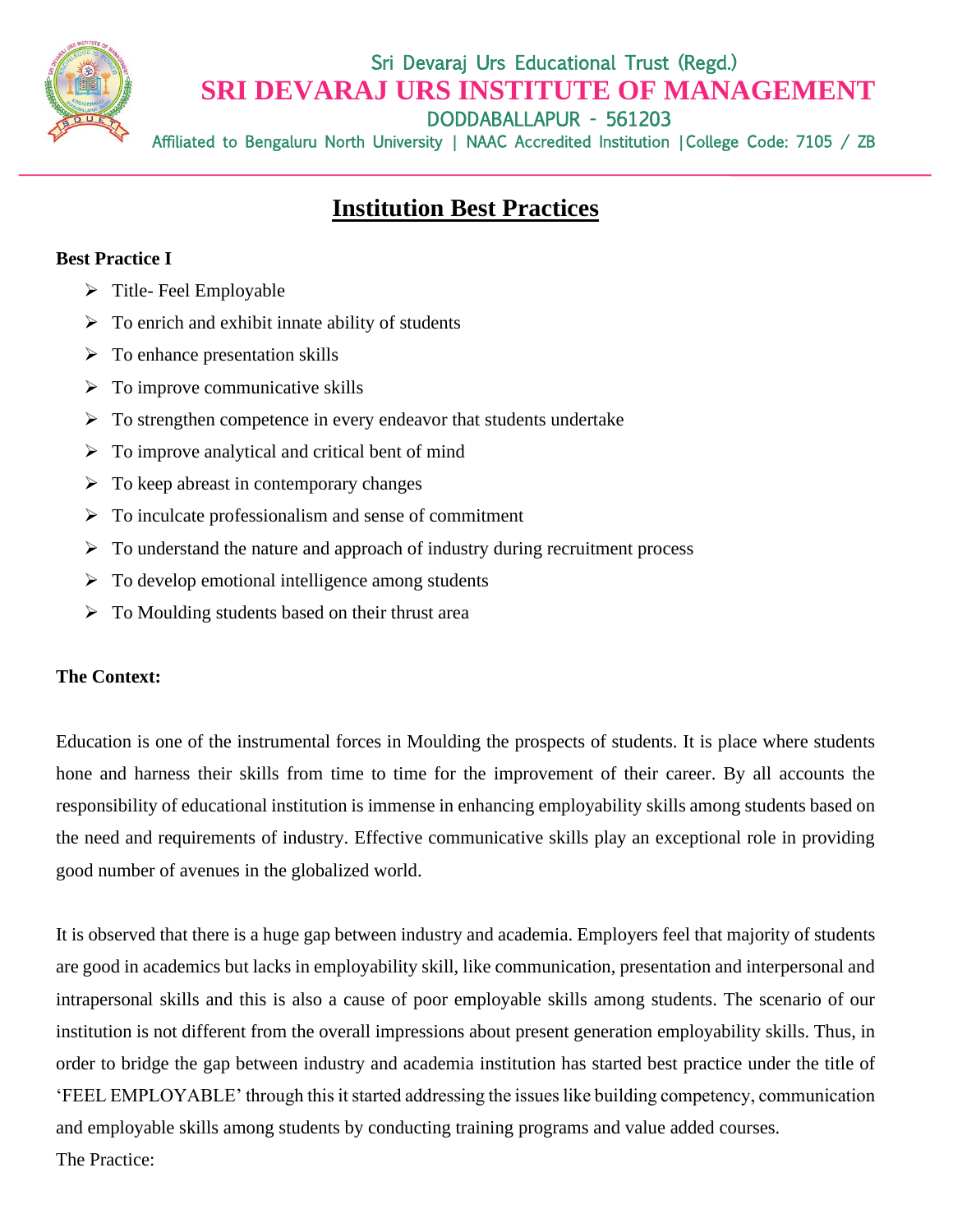Institution is striving hard to ensure the skills, knowledge and competency of students through various initiations like value added/Certificate courses in Remedial English, soft skill training, crash courses in quantitative aptitude, communicative skills and advance learning in English. This approach and practice is gradually paying rich dividend by enriching language competency, updating knowledge on contemporary trends, experiential learning through field visits and internships. Department of English and Placement is sharing and providing the responsibilities in improving skills of students. At the same time institution is also conducts lectures by inviting industry experts, HR trainers and experts in different fields. As matter of fact in the beginning placement percent of the institution was not encouraging after the Feel Employable practice the considerable changes in attitude language skills and overall knowledge of students as much improved than earlier.

Department of English conducts special classes thrice in a week for improving language skills and training in presentation, pronunciation with help of language lab, articulator skills and overall improvement in language competency. Fortunately faculty members of the department are good in training skills and also worked as trainers in soft skills. This has truly encouraging the institution for preparing students in employable skills. From time to time it is redefining the approach and requirements for the betterment of student's community in general.

#### **Evidence of Success:**

The initiation of Feel Employable has been giving a sense of momentum in enhancing self-confidence, language competency and self-driven approach of students. Earlier the participative learning of students was not encouraging. Students use to show lack luster response in every endeavor of the institution. The firm approach and commitment of the institution has started giving results during placement. Though initial number of placement was not good and encouraging but the mind set and approach of students' participative learning has increased considerable.

#### **Problems Encountered and Resources Required:**

In the beginning of the initiation majority of students were reluctant in attending value added classes and soft skill training. But institution was firm in executing its strategies and plan in bringing change in learning skills, attitude and overall approach of students. The firm conviction of the institution has started giving yields in improving language and communicative skills of students. The diagnostic test has helped in segregating students learning levels and their gray area of students. As a result in house resource people as well as outsourced resource has created apt learning ambience of communicative skills and that also started improving knowledge, employable skills among students in general.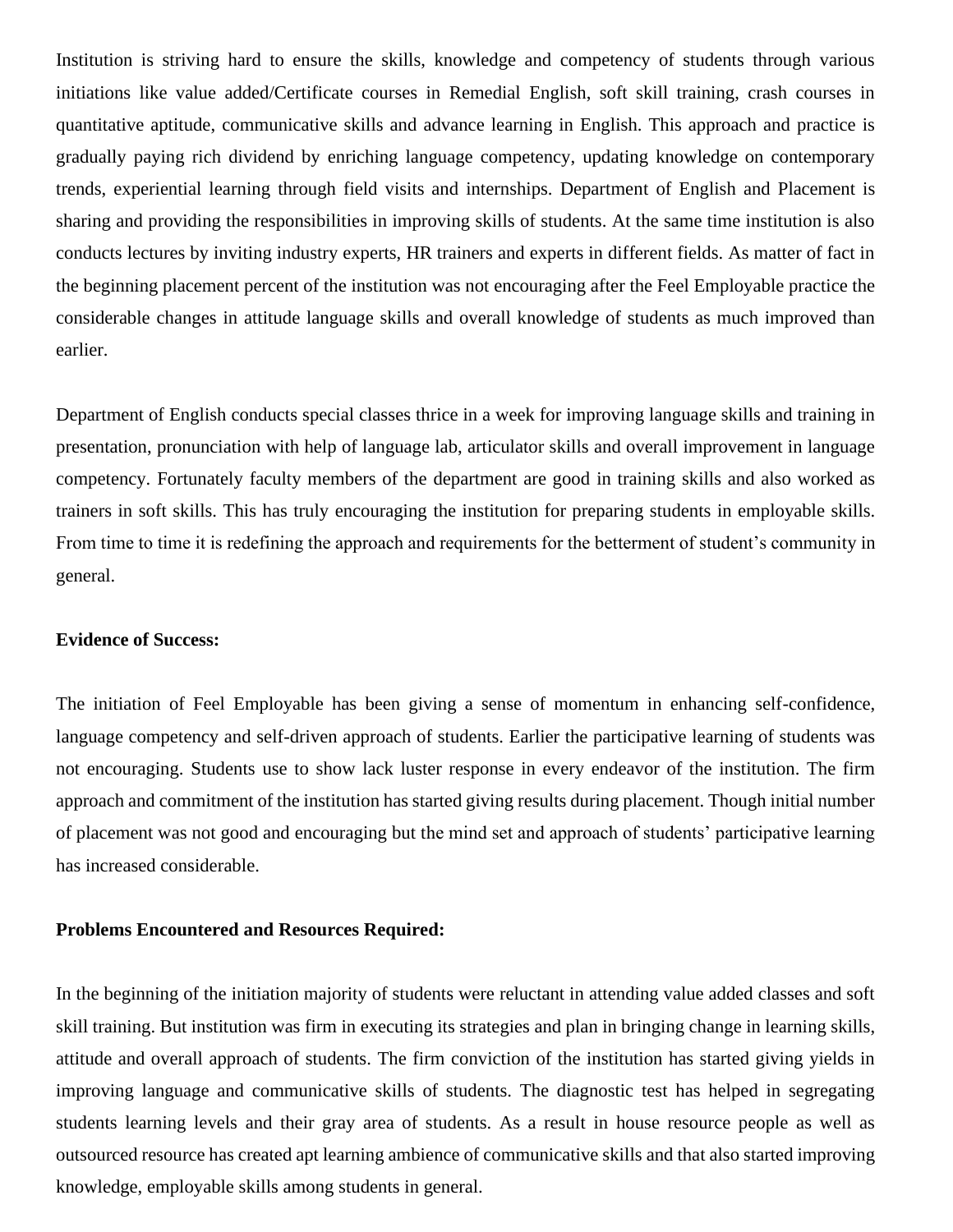## **Best Practice – II**

#### **Title: Holistic Education**

#### **Objectives:**

- To harness the meritocracy of students and provide platform to explore their skills
- To extend helping hand for need and deserving students
- To provide financial assistance to the poor students irrespective of category
- To ensure higher education for all
- To provide quality higher education for rural area students
- To address contemporary issues and trends through higher education
- To enhance thrust area of students and provide necessary support to reach out their goal
- To build social responsibilities through holistic education
- To prepare stakeholders in facing contemporary challenges and opportunities

#### **The Context:**

In the fast changing scenario majority of challenged section of the society is unable to afford higher education due to its expenses. The ratios of higher education in India substantiate this claim. In the surrounding of the institution most of the students are not well to do and they are unable to afford higher education. In fact the meritocracy and the zeal of the students are truly appreciable but the financial status is discouraging them to continue their education. This scenario sensitized our Chairman and established the Sri Devaraj Urs Educational Trust to fulfil the dreams and aspirations of weaker section of the society. Institution provides financial assistance to the needy and deserving students. This approach has given enough space for the learners.

## **The Practice:**

By all accounts degree alone will not help to gain employment opportunities in the fast changing globalized world. In addition to this students should undergo value added certificate courses so that industry would be able recruit students. Keeping these views in mind Institution provides financial support in value added courses, and also gives free/ financial support for the deserving and meritocracy students at the time of admission. Every year on an average 250 students get benefit. At the same time good number of initiatives of the institution like, free transportation facilities to all students, free education to menial staff children, fee concession for the employee of the SET has truly encouraged and helped the poor and aspirant people to get quality higher